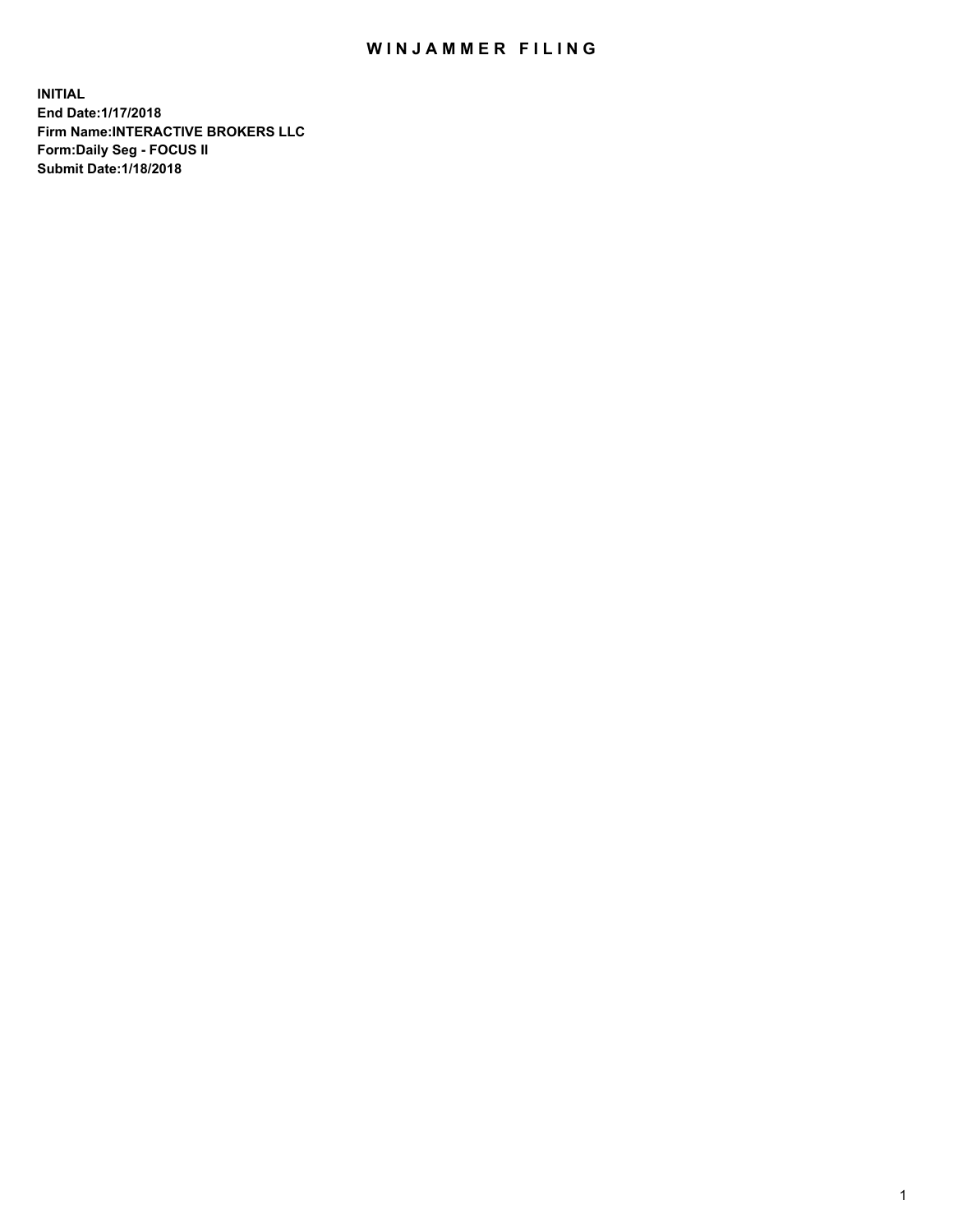## **INITIAL End Date:1/17/2018 Firm Name:INTERACTIVE BROKERS LLC Form:Daily Seg - FOCUS II Submit Date:1/18/2018 Daily Segregation - Cover Page**

| Name of Company<br><b>Contact Name</b><br><b>Contact Phone Number</b>                                                                                                                                                                                                                                                          | <b>INTERACTIVE BROKERS LLC</b><br><b>James Menicucci</b><br>203-618-8085                        |
|--------------------------------------------------------------------------------------------------------------------------------------------------------------------------------------------------------------------------------------------------------------------------------------------------------------------------------|-------------------------------------------------------------------------------------------------|
| <b>Contact Email Address</b>                                                                                                                                                                                                                                                                                                   | jmenicucci@interactivebrokers.c<br>om                                                           |
| FCM's Customer Segregated Funds Residual Interest Target (choose one):<br>a. Minimum dollar amount: ; or<br>b. Minimum percentage of customer segregated funds required:% ; or<br>c. Dollar amount range between: and; or<br>d. Percentage range of customer segregated funds required between:% and%.                         | $\overline{\mathbf{0}}$<br>$\overline{\mathbf{0}}$<br>155,000,000 245,000,000<br>0 <sub>0</sub> |
| FCM's Customer Secured Amount Funds Residual Interest Target (choose one):<br>a. Minimum dollar amount: ; or<br>b. Minimum percentage of customer secured funds required:%; or<br>c. Dollar amount range between: and; or<br>d. Percentage range of customer secured funds required between: % and %.                          | $\overline{\mathbf{0}}$<br>$\overline{\mathbf{0}}$<br>80,000,000 120,000,000<br>0 <sub>0</sub>  |
| FCM's Cleared Swaps Customer Collateral Residual Interest Target (choose one):<br>a. Minimum dollar amount: ; or<br>b. Minimum percentage of cleared swaps customer collateral required:% ; or<br>c. Dollar amount range between: and; or<br>d. Percentage range of cleared swaps customer collateral required between:% and%. | $\overline{\mathbf{0}}$<br>$\underline{\mathbf{0}}$<br>0 <sub>0</sub><br>0 <sup>0</sup>         |

Attach supporting documents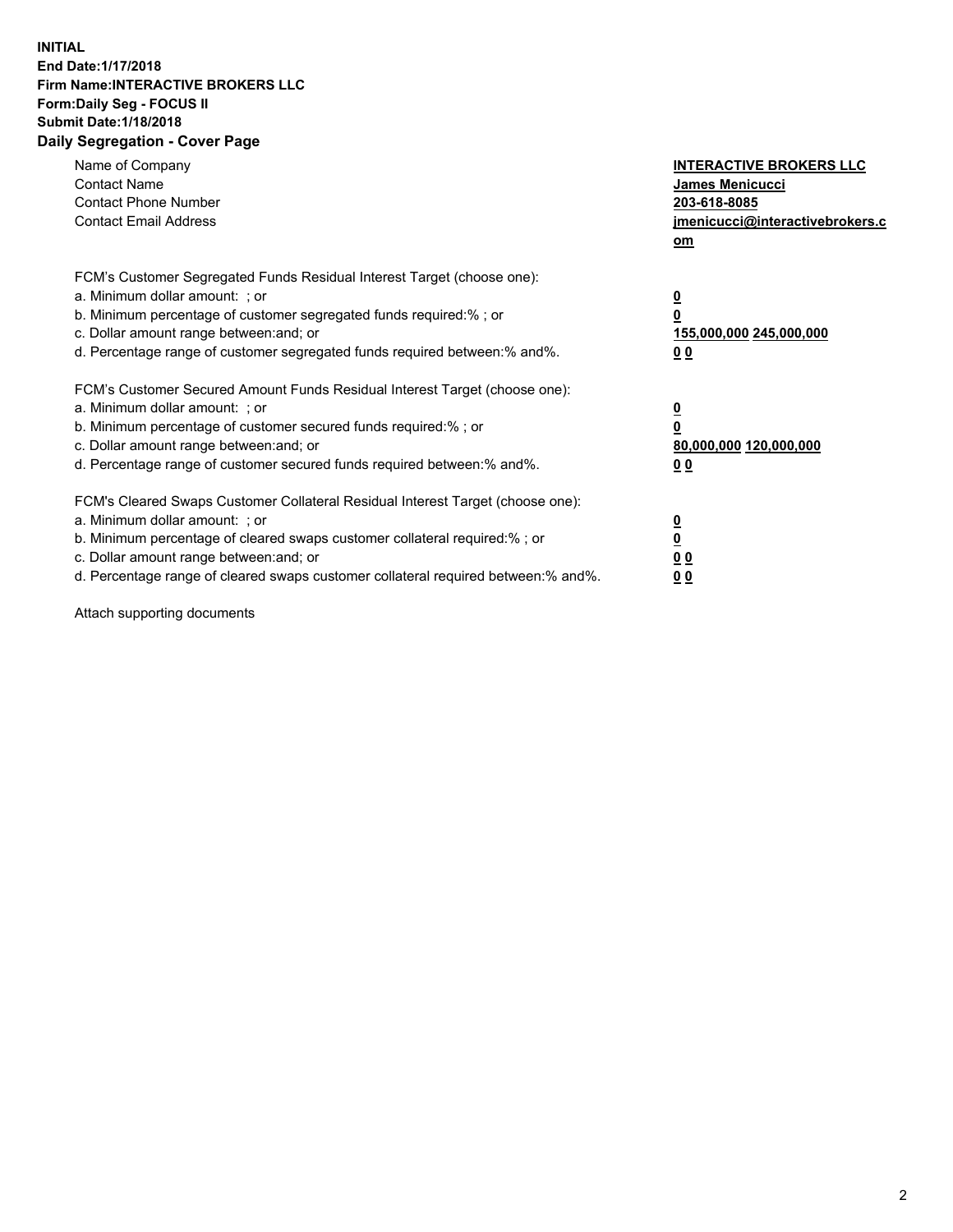## **INITIAL End Date:1/17/2018 Firm Name:INTERACTIVE BROKERS LLC Form:Daily Seg - FOCUS II Submit Date:1/18/2018 Daily Segregation - Secured Amounts**

|                | Dany Ocgregation - Oceanea Amounts                                                          |                                   |
|----------------|---------------------------------------------------------------------------------------------|-----------------------------------|
|                | Foreign Futures and Foreign Options Secured Amounts                                         |                                   |
|                | Amount required to be set aside pursuant to law, rule or regulation of a foreign            | $0$ [7305]                        |
|                | government or a rule of a self-regulatory organization authorized thereunder                |                                   |
| 1.             | Net ledger balance - Foreign Futures and Foreign Option Trading - All Customers             |                                   |
|                | A. Cash                                                                                     | 481,465,691 [7315]                |
|                | B. Securities (at market)                                                                   | $0$ [7317]                        |
| 2.             | Net unrealized profit (loss) in open futures contracts traded on a foreign board of trade   | 38,069,115 [7325]                 |
| 3.             | Exchange traded options                                                                     |                                   |
|                |                                                                                             |                                   |
|                | a. Market value of open option contracts purchased on a foreign board of trade              | 15,283 [7335]                     |
|                | b. Market value of open contracts granted (sold) on a foreign board of trade                | -53,005 [7337]                    |
| 4.             | Net equity (deficit) (add lines 1.2. and 3.)                                                | 519,497,084 [7345]                |
| 5.             | Account liquidating to a deficit and account with a debit balances - gross amount           | 3,802 [7351]                      |
|                | Less: amount offset by customer owned securities                                            | 0 [7352] 3,802 [7354]             |
| 6.             | Amount required to be set aside as the secured amount - Net Liquidating Equity              | 519,500,886 [7355]                |
|                | Method (add lines 4 and 5)                                                                  |                                   |
| 7.             | Greater of amount required to be set aside pursuant to foreign jurisdiction (above) or line | 519,500,886 [7360]                |
|                | 6.                                                                                          |                                   |
|                | FUNDS DEPOSITED IN SEPARATE REGULATION 30.7 ACCOUNTS                                        |                                   |
| $\mathbf{1}$ . | Cash in banks                                                                               |                                   |
|                | A. Banks located in the United States                                                       | 82,699,860 [7500]                 |
|                | B. Other banks qualified under Regulation 30.7                                              | 0 [7520] 82,699,860 [7530]        |
| 2.             | <b>Securities</b>                                                                           |                                   |
|                | A. In safekeeping with banks located in the United States                                   | 422,935,415 [7540]                |
|                | B. In safekeeping with other banks qualified under Regulation 30.7                          | 0 [7560] 422,935,415 [7570]       |
| 3.             | Equities with registered futures commission merchants                                       |                                   |
|                | A. Cash                                                                                     | $0$ [7580]                        |
|                | <b>B.</b> Securities                                                                        | $0$ [7590]                        |
|                | C. Unrealized gain (loss) on open futures contracts                                         | $0$ [7600]                        |
|                | D. Value of long option contracts                                                           | $0$ [7610]                        |
|                | E. Value of short option contracts                                                          | 0 [7615] 0 [7620]                 |
| 4.             | Amounts held by clearing organizations of foreign boards of trade                           |                                   |
|                | A. Cash                                                                                     |                                   |
|                |                                                                                             | $0$ [7640]                        |
|                | <b>B.</b> Securities                                                                        | $0$ [7650]                        |
|                | C. Amount due to (from) clearing organization - daily variation                             | $0$ [7660]                        |
|                | D. Value of long option contracts                                                           | $0$ [7670]                        |
|                | E. Value of short option contracts                                                          | 0 [7675] 0 [7680]                 |
| 5.             | Amounts held by members of foreign boards of trade                                          |                                   |
|                | A. Cash                                                                                     | 128,080,330 [7700]                |
|                | <b>B.</b> Securities                                                                        | $0$ [7710]                        |
|                | C. Unrealized gain (loss) on open futures contracts                                         | 13,704,181 [7720]                 |
|                | D. Value of long option contracts                                                           | 15,283 [7730]                     |
|                | E. Value of short option contracts                                                          | -53,005 [7735] 141,746,789 [7740] |
| 6.             | Amounts with other depositories designated by a foreign board of trade                      | 0 [7760]                          |
| 7.             | Segregated funds on hand                                                                    | $0$ [7765]                        |
| 8.             | Total funds in separate section 30.7 accounts                                               | 647,382,064 [7770]                |
| 9.             | Excess (deficiency) Set Aside for Secured Amount (subtract line 7 Secured Statement         | 127,881,178 [7380]                |
|                | Page 1 from Line 8)                                                                         |                                   |
| 10.            | Management Target Amount for Excess funds in separate section 30.7 accounts                 | 80,000,000 [7780]                 |
| 11.            | Excess (deficiency) funds in separate 30.7 accounts over (under) Management Target          | 47,881,178 [7785]                 |
|                |                                                                                             |                                   |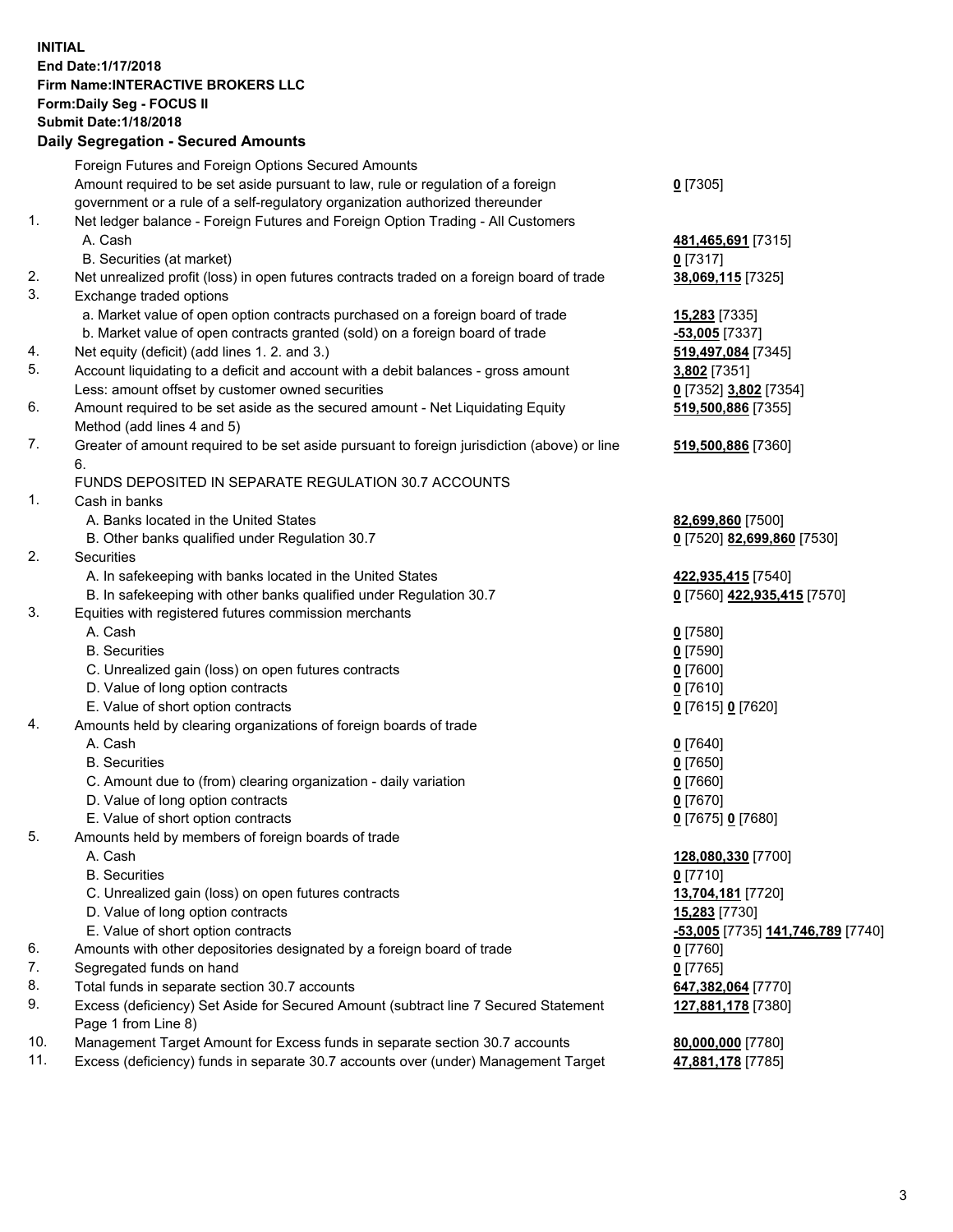**INITIAL End Date:1/17/2018 Firm Name:INTERACTIVE BROKERS LLC Form:Daily Seg - FOCUS II Submit Date:1/18/2018 Daily Segregation - Segregation Statement** SEGREGATION REQUIREMENTS(Section 4d(2) of the CEAct) 1. Net ledger balance A. Cash **4,684,118,970** [7010] B. Securities (at market) **0** [7020] 2. Net unrealized profit (loss) in open futures contracts traded on a contract market **-135,511,123** [7030] 3. Exchange traded options A. Add market value of open option contracts purchased on a contract market **296,428,085** [7032] B. Deduct market value of open option contracts granted (sold) on a contract market **-371,262,782** [7033] 4. Net equity (deficit) (add lines 1, 2 and 3) **4,473,773,150** [7040] 5. Accounts liquidating to a deficit and accounts with debit balances - gross amount **267,003** [7045] Less: amount offset by customer securities **0** [7047] **267,003** [7050] 6. Amount required to be segregated (add lines 4 and 5) **4,474,040,153** [7060] FUNDS IN SEGREGATED ACCOUNTS 7. Deposited in segregated funds bank accounts A. Cash **710,292,546** [7070] B. Securities representing investments of customers' funds (at market) **2,802,426,120** [7080] C. Securities held for particular customers or option customers in lieu of cash (at market) **0** [7090] 8. Margins on deposit with derivatives clearing organizations of contract markets A. Cash **23,085,518** [7100] B. Securities representing investments of customers' funds (at market) **1,254,833,776** [7110] C. Securities held for particular customers or option customers in lieu of cash (at market) **0** [7120] 9. Net settlement from (to) derivatives clearing organizations of contract markets **-18,402,955** [7130] 10. Exchange traded options A. Value of open long option contracts **296,330,187** [7132] B. Value of open short option contracts **-371,201,308** [7133] 11. Net equities with other FCMs A. Net liquidating equity **0** [7140] B. Securities representing investments of customers' funds (at market) **0** [7160] C. Securities held for particular customers or option customers in lieu of cash (at market) **0** [7170] 12. Segregated funds on hand **0** [7150] 13. Total amount in segregation (add lines 7 through 12) **4,697,363,884** [7180] 14. Excess (deficiency) funds in segregation (subtract line 6 from line 13) **223,323,731** [7190] 15. Management Target Amount for Excess funds in segregation **155,000,000** [7194] **68,323,731** [7198]

16. Excess (deficiency) funds in segregation over (under) Management Target Amount Excess